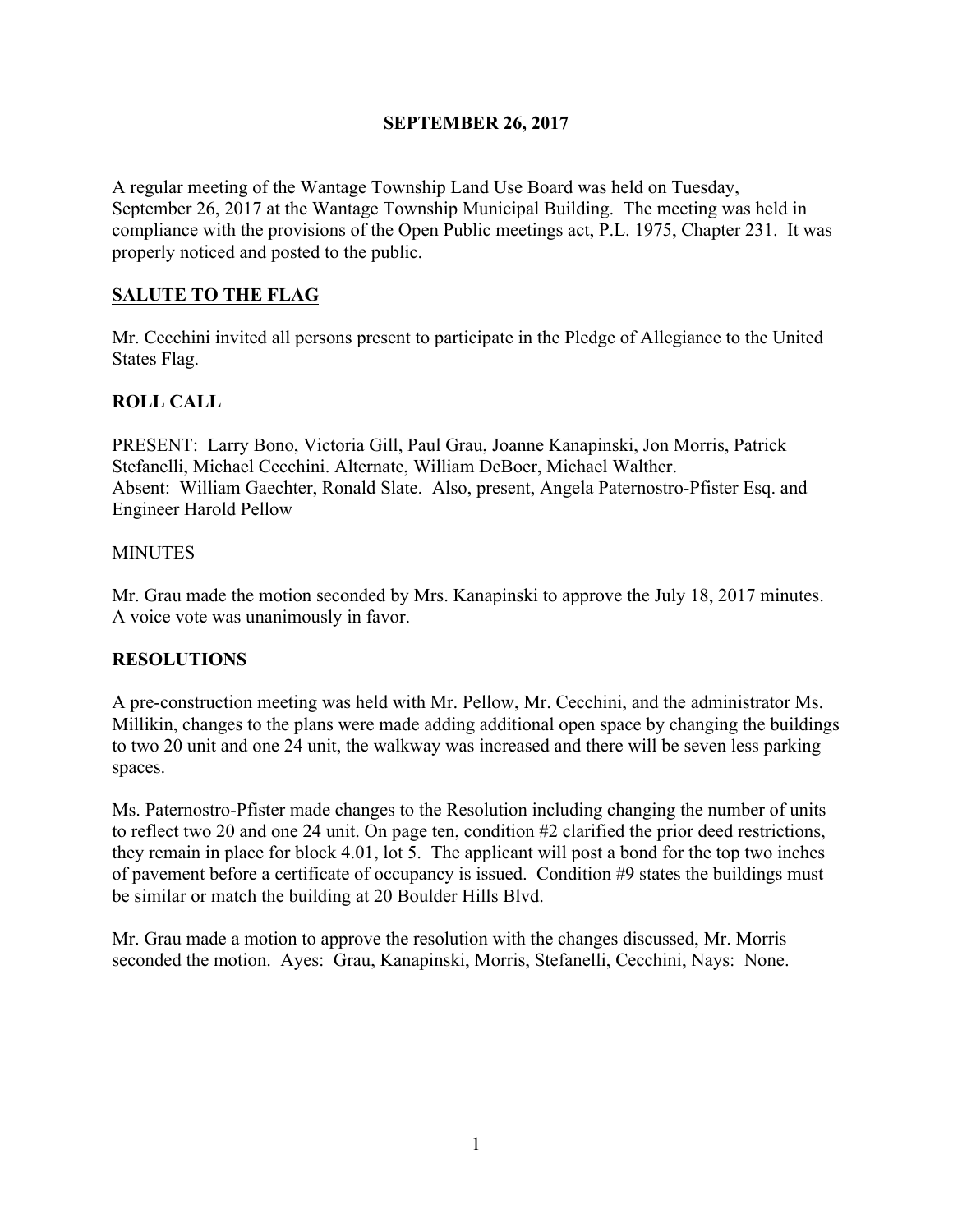# **APPLICATION**

#### **L-2017-07**

When Pigs Fly, LLC Block 18, Lot 12.08 The Applicant is applying to make changes to conditions in his Resolution. Notice has been made.

Mr. Cecchini stated he is not within the 200-foot radius, and he did not receive notice, although his name is on the list. He asked the applicant if they mind if he sits for the application, Mr. Daggett did not have an issue with Mr. Cecchini participating.

Mr. Daggett discussed the storage of incidentals currently being warehoused in the hangars. He stated the hangers are not subject to FAA regulations. There has been an increase in hangers, so the FAA wants to keep the hangers viable, consequently the FAA approved the use of hangers for non-aeronautical use.

Mr. Cecchini discussed the Resolutions from the past twenty years, as a history, to familiarize the board members. Mr. Genaro stated business would not be conducted within the hangers, Mr. Cecchini questioned Mr. Gennaro's use of hangars as an auto repair and furniture refurbishing facility. Mr. Cecchini continued to read excerpts from prior resolutions, including a statement from Robert Hadow saying he wanted to see airport hangars used for planes including maintenance on the planes. He also stated between 2001 and 2003 the hangers were storing things such as furniture.

Mr. Daggett said the FAA would like the hangars viable until the need for the hangars increases.

Mr. Cecchini continued discussing prior resolutions including a statement from former Chairman Smith indicating he had serious concerns about the requested ordinance interpretation allowing the storage of antique and recreational vehicles. Chairman Smith stated Morristown Airport did not allow for the storage of vehicles. Mr. Cecchini confirmed, in the same resolution, that it was unfair to allow the applicant to provide a storage use, when other applicants had applied for approvals for storage units. Mr. Cecchini also state the request was denied in 2005 to store anything other than things related to planes.

Mr. Daggett feels Mr. Cecchini prejudged the application.

Mr. DeBoer agrees with Mr. Cecchini's statement.

Mr. Daggett specified as long as a plane is in a hangar, storage of incidentals is approved, according the 2008 resolution.

Ms. Paternostro-Pfister said in the resolution dated 2009, on pages two and five, the principle use must be the airplane, any other uses are accessory uses. The resolution states what is allowed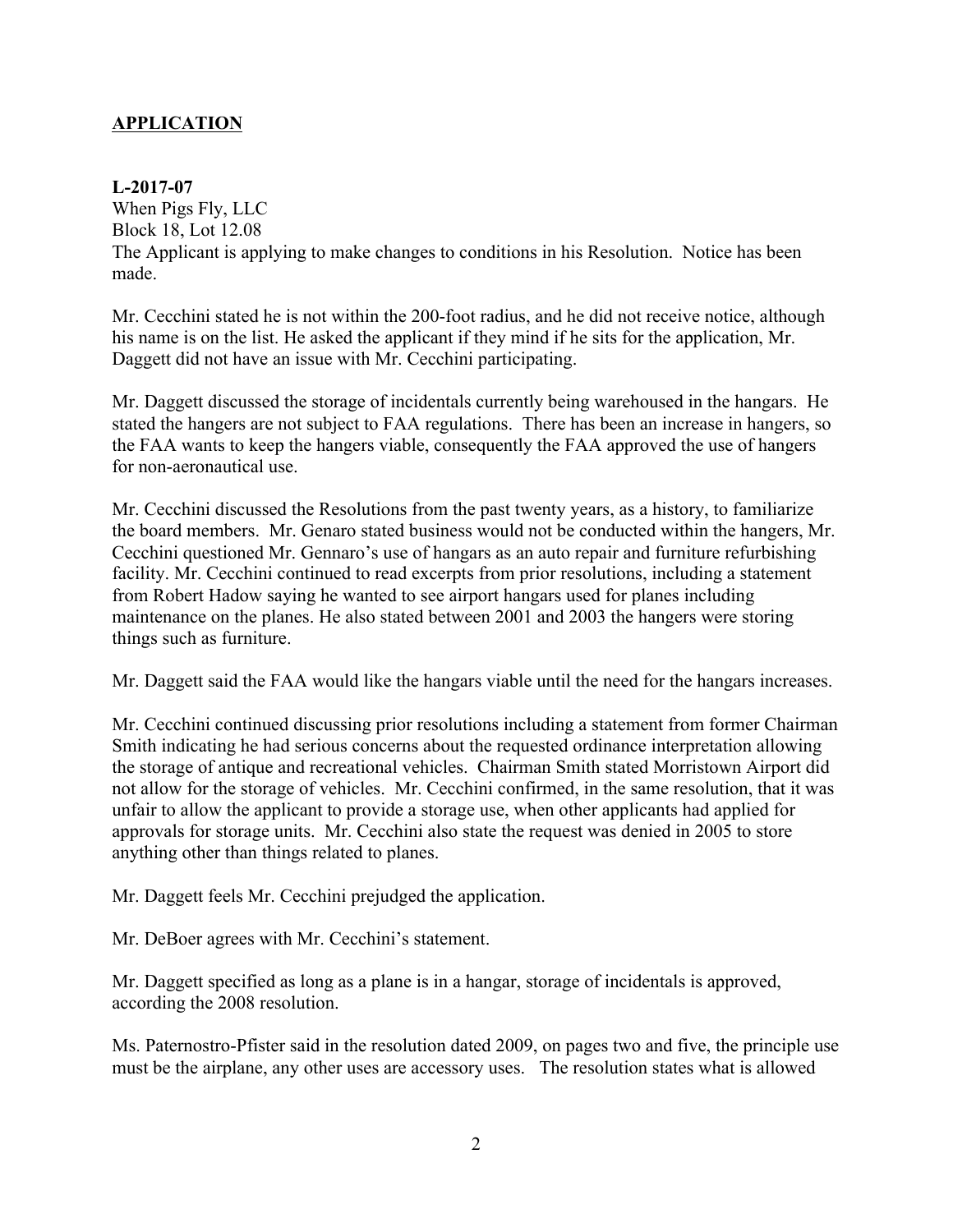and what is not allowed. Mr. Daggett maintained the applicant is seeking permission to store the same items permitted with a plane, without the plane in the hangar.

Ms. Paternostro-Pfister swore in Mr. Gennaro of Pine Island, NY.

Mr. Cecchini asked Mr. Gennaro if anyone was running a business, such as furniture refinishing, out of a hangar. Mr. Genaro stated not to his knowledge. Mr. Cecchini requested Mr. Stefanelli explain what he saw during his inspections. Mr. Stefanelli stepped down from the dais. Ms. Paternostro-Pfister swore in Mr. Stefanelli, of Wantage. Mr. Stefanelli indicated he inspected fifty-four hangars, twenty to twenty-five had planes warehoused, nineteen had non-aeronautic use and four were empty. Inspections were conducted after receiving numerous complaints including Craig's list adds advertising them as storage units, and after issuing a municipal summons the judge mandated he must come before the Board.

Ms. Paternostro-Pfister and Mr. Daggett discussed what type of items are plane related and what are not related. Mr. Daggett said he is still talking about the same items, just without the provision of a plane.

Mr. Daggett asked Mr. Gennaro if he was FAA regulated, Mr. Gennaro stated he was not. A1 is a FAA document, containing six pages of Frequently Asked Questions. Mr. Gennaro stated he has four buildings containing fifty-six units. Forty of the units contain planes, newer hangars have more than one plane. Cars, boats, and snowmobiles occupy other units. The FAA policy does not apply to privately owned facilities off the airport. The FAA does agree to nonaeronautic uses of the hangars. Mr. Gennaro stated he is seeking permission to store permitted items without the occupancy of a plane in the hangar. Mr. Gennaro stated some people have a plane in one hangar and a hot rod in the hangar next to the one with the plane. Questions regarding the number of planes in the hangars continued, Mr. Gennaro stated the number of planes change often. Currently, there are two empty hangars. The rents vary from \$200.00 - \$2200.00 a month, and leases are month to month.

Mr. Cecchini opened the application to the public for any comments or questions.

Attorney William Fiore representing Sussex Aviation asked Mr. Gennaro if he acknowledges he is in violation. Mr. Gennaro stated he was. Mr. Gennaro agreed with Mr. Fiore, the board has jurisdiction over the hangars. He acknowledged he advertised the hangars for storage, Exhibit O-1 was a copy of a craigslist add. 8/8/16

O-2 for the second craigslist add dated 8/8/16

Neither add mentions it is an airport hangar. After a lengthy discussion with the FAA, the FAA agreed they do not have jurisdiction over the hangars. Mr. Gennaro said problems with the airport have prevented him from filling the hangars with planes. Mr. Gennaro acknowledged he has not asked any tenants to move out because he was coming before the Land Use Board with an application. Mr. Fiore said there are no sanitary facilities at the hangars. Mr. Gennaro indicated there is a portable toilet and a machine shop with bathroom facilities. Mr. Gennaro testified he advertised in trade magazines, trying to attract pilots, and maintains, as the airport and taxiway improvements are made he will not have any problems renting to pilots.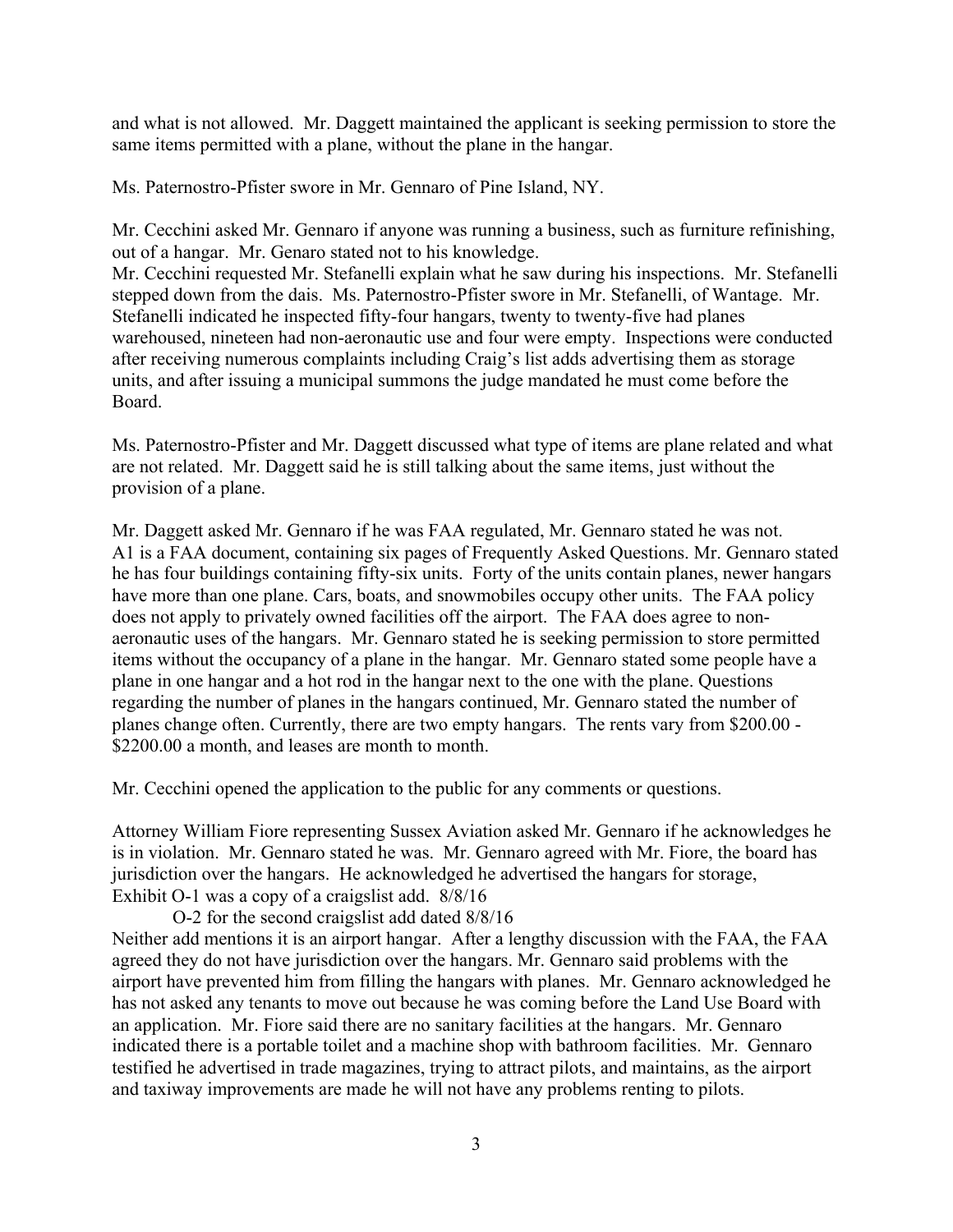Rick Asper, expert in FAA, of Fort Lauderdale, FL, was sworn in by Ms. Paternostro Pfister of was sworn in by Ms. Paternostro-Pfister. He is self-employed, Aviation Professional Group Fort Lauderdale FL in aviation regulatory practice, has appeared before the FAA many times. There are no regulatory affairs license's.

Mr. Asper became familiar with the Sussex Airport, when the current owners of the airport were interested in the purchase. The airport was very complex due to prior controversy, the airport failed to comply with many things. They met with the FAA council to find a way to take the airport out of noncompliance. They did get an unusual approval from the FAA for acquisition. It was a first sale of an airport, that put the compliance on the buyers instead of the owners. He then went on to discuss airport improvement program, a program to help the airport to improve and increase safety, while making sure taxpayer funds are properly used. He went on to say part of the problem with the airport is a non-airport abutter using all the facilities of the airport while not paying anything to the airport. Negotiations were made with the FAA to bring the airport to full compliance, which would require concessions from When Pigs Fly. The airport and anybody who enjoys the benefit of the airport must comply with the FAA to receive FAA funds. He continued by stating the pamphlet (exhibit A1) Mr. Daggett is referring to, is not approved by the FAA. He does not agree with Mr. Daggett's interpretation of exhibit A1. Mr. Asper read exhibit O3, published in the Federal Register, the actual policy, of the FAA. Reading from the pamphlet, he detailed the hangars may store incidental nonaeronautical items related to planes, and occupy an insignificant area of hangar space. The date on the article was July 2014. He went on discuss residential hangars, and what is permissible in those hangars. The staff of Sussex Aviation contacted four local airports, Somerset, Princeton, Andover, and Warwick Airport each have a waiting list for their hangars. Exhibit O4 consists of five pages from the above-mentioned airports. Mr. Daggett asked if Princeton Airport and all the airports mentioned were good condition. Mr. Asper avowed Sussex Airport is unable to use federal funds to bring it into compliance unless Mr. Gennaro stops storing non-aeronautical items in the airport. Mr. Daggett asked for a document showing Mr. Gennaro is preventing Sussex airport from receiving funds from the FAA. Mr. Asper does not have one. Mr. Daggett and Mr. Asper continued to discuss the hangars, and privately-owned hangars. They then discussed the pamphlet frequently asked questions and whether it is FAA policy.

The Policy on the Non-Aeronautical Use on Airport Hangars, written by the manager of the office of compliance, in June 2017. Exhibit O5,

*The FAA agrees from time to time for legitimate reasons, an airport owner may need to use a hangar for non-aeronautical purposes. Prior FAA approval of leasing hangars for nonaeronautical purposes for short term use is approved*. Mr. Aspers does not believe Mr. Gennaro would have received such approval.

Ms. Paternostro Pfister swore in Peter Steck of Maplewood. Self employed as a Community Planning Consultant.

Mr. Steck reviewed the prior Resolutions, the Ordinances, and examined the site. The Board treated the last application memorialized in 2009 as a "C" variance. The application before the board is for general storage, with no connection to the airport. He believes the applicant should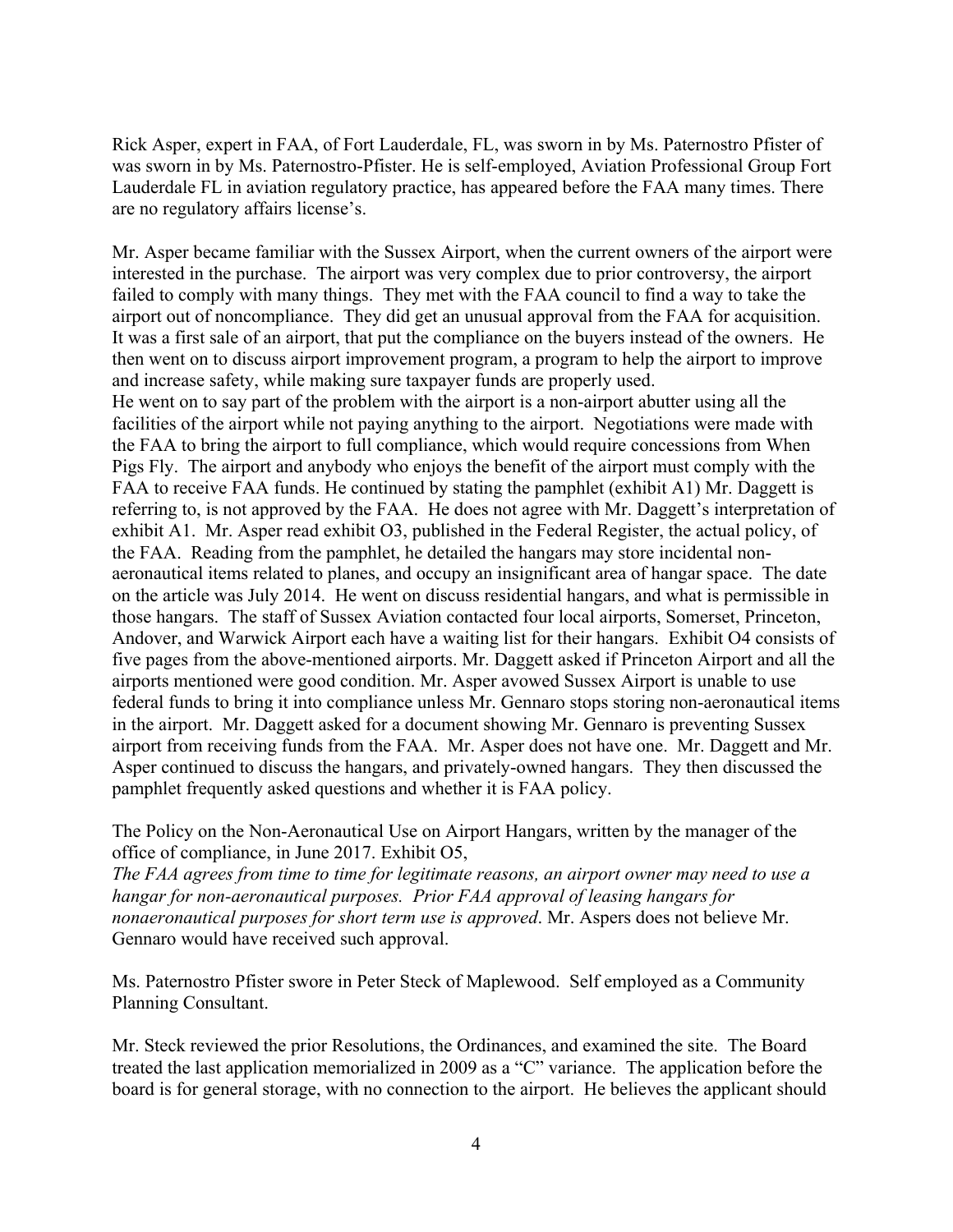be applying for a "D" Variance, and needs to show positive and negative criteria. He stated it is in the Limited Industrial Zone with an overlay of the Airport Hazard Zone. He then discussed the positive and negative criteria. He detailed the positive criteria as:

- The applicant wants the ability to fill hangars with nonaeronautical use.
- The applicant is doing so for financial purpose.
- The hangars are specialized with large doors suited for planes.

The applicant must meet the negative criteria, there is a safety issue by having unrelated people having access to airport grounds without any relation to the airport.

Mr. Daggett crossed the witness regarding exhibit A1, explaining the hangars are privately owned off the airport property. Mr. Steck said the hangars have not been marketed as hangars in the last three years. Mr. Daggett argued the airport is falling apart. He asked if it is a public purpose to keep the airports viable. Mr. Steck replied public safety, the promotion of the airport, and the ability to receive a grant are also ways to keep the airport viable.

Mr. Cecchini closed the application to the public, and opened it to the Board.

Mr. Cecchini reminded the board that financial reasons should not be considered when deciding.

Mr. DeBoer said he was on the governing body when there was a study related to purchasing the airport, he was a member of the board that studied the airport. One of the primary reasons for not purchasing the airport, was the privately-owned hangars.

Mr. Grau asked if the FAA controls the hangars or not, he has heard conflicting testimony.

Mr. Bono asked if there are any other airports with a similar problem.

Mr. Cecchini stated the FAA information was great, but the question before the Board is the decision to allow the hangars to be used for storage. Should we consider the FAA information into the decision? It stills goes back to a storage issue and it is not a storage facility. He has been denied numerous times over the past twenty years.

Ms. Gill, feels if When Pigs Fly wants a storage facility it should be presented as such. She was disappointed the craigslist did not mention it was an airport. By allowing storage of additional items, it will become a storage facility. She went on to say she does not know what the rules are for storage facilities; safety and security from runway access, and fire suppression related to the fuel and chemicals stored within the hangars.

Mr. Cecchini asked the board for a motion to allow or deny the expansion of the accessory use.

Mr. Grau made a motion to deny the request, seconded by Ms. Gill. Ayes: Bono, Gill, Grau, Kanapinski, Morris, DeBoer, Walther. Nays: None. Abstain: Cecchini.

Ms. Gill requested the applicant and owner of the airport try to act as cooperative neighbors.